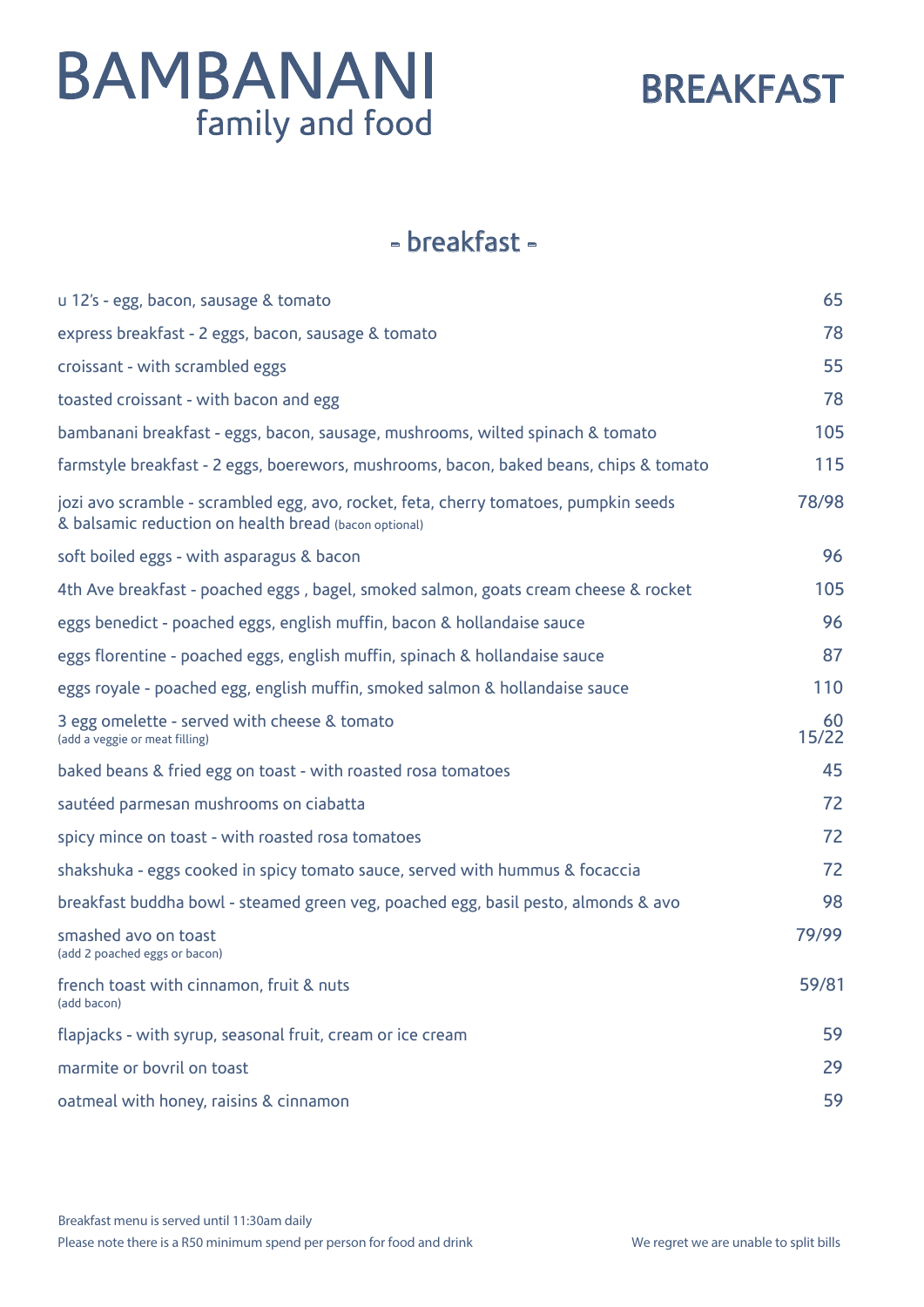### LUNCH AND DINNER

#### - nibbles -

| rustic cheesy focaccia with cherry tomatoes & olives                                                    | 62    |
|---------------------------------------------------------------------------------------------------------|-------|
| argentinian chimichurri steak skewers                                                                   | 95    |
| tandoori chicken skewers                                                                                | 62    |
| mini calamari & chips with tartar sauce                                                                 | 65    |
| mini fish & chips with tartar sauce                                                                     | 65    |
| mediterranean platter - hummus, baba ganoush, israeli salad,<br>olives, grilled pepper & focaccia       | 99    |
| halloumi popcorn - cucumber & sweet chilli relish (gf optional)                                         | 48    |
| vietnamese spring rolls - rice paper, greens, sprouts,<br>peanut ginger sauce (gf, vg) (veg or chicken) | 49/65 |

### - light meals -

#### buddha bowls

| - halloumi & couscous with moroccan dressing<br>- beef fillet & sweet potato with chimichurri dressing<br>- chicken & quinoa with red pepper dressing<br>- tandoori chicken & rice with curried yoghurt dressing<br>- salmon & quinoa with asian dressing | 99<br>119<br>99<br>99<br>145 |
|-----------------------------------------------------------------------------------------------------------------------------------------------------------------------------------------------------------------------------------------------------------|------------------------------|
| nachos - spiced mince, beans, cheese, guacamole, salsa<br>& sour cream                                                                                                                                                                                    | 102                          |
| quesadilla - cheese with caramelised onion, guacamole, salsa<br>& SOUF CFEAM (v) (chicken optional)                                                                                                                                                       | 68/92                        |
| mexican quesadilla - spiced mince, beans, cheese, guacamole, salsa<br>& sour cream                                                                                                                                                                        | 102                          |
| chicken livers - cooked in a zesty peri peri sauce, served with bread                                                                                                                                                                                     | 59                           |
| quiche of the day - served with side salad                                                                                                                                                                                                                | 78                           |
| chicken prego & chips                                                                                                                                                                                                                                     | 85                           |
| beef prego & chips                                                                                                                                                                                                                                        | 98                           |
| focaccia sandwich                                                                                                                                                                                                                                         |                              |
| - salmon, sour cream & rocket<br>- mozzarella & tomato (v) (parma ham optional)                                                                                                                                                                           | 92<br>68/98                  |
| bombay chicken wrap - mildly spiced with salad                                                                                                                                                                                                            | 82                           |
| halloumi & roasted pepper wrap with salad                                                                                                                                                                                                                 | 82                           |
| sesame steak wrap - hummus, tahini with salad                                                                                                                                                                                                             | 98                           |
| (banting wraps R40 extra)                                                                                                                                                                                                                                 |                              |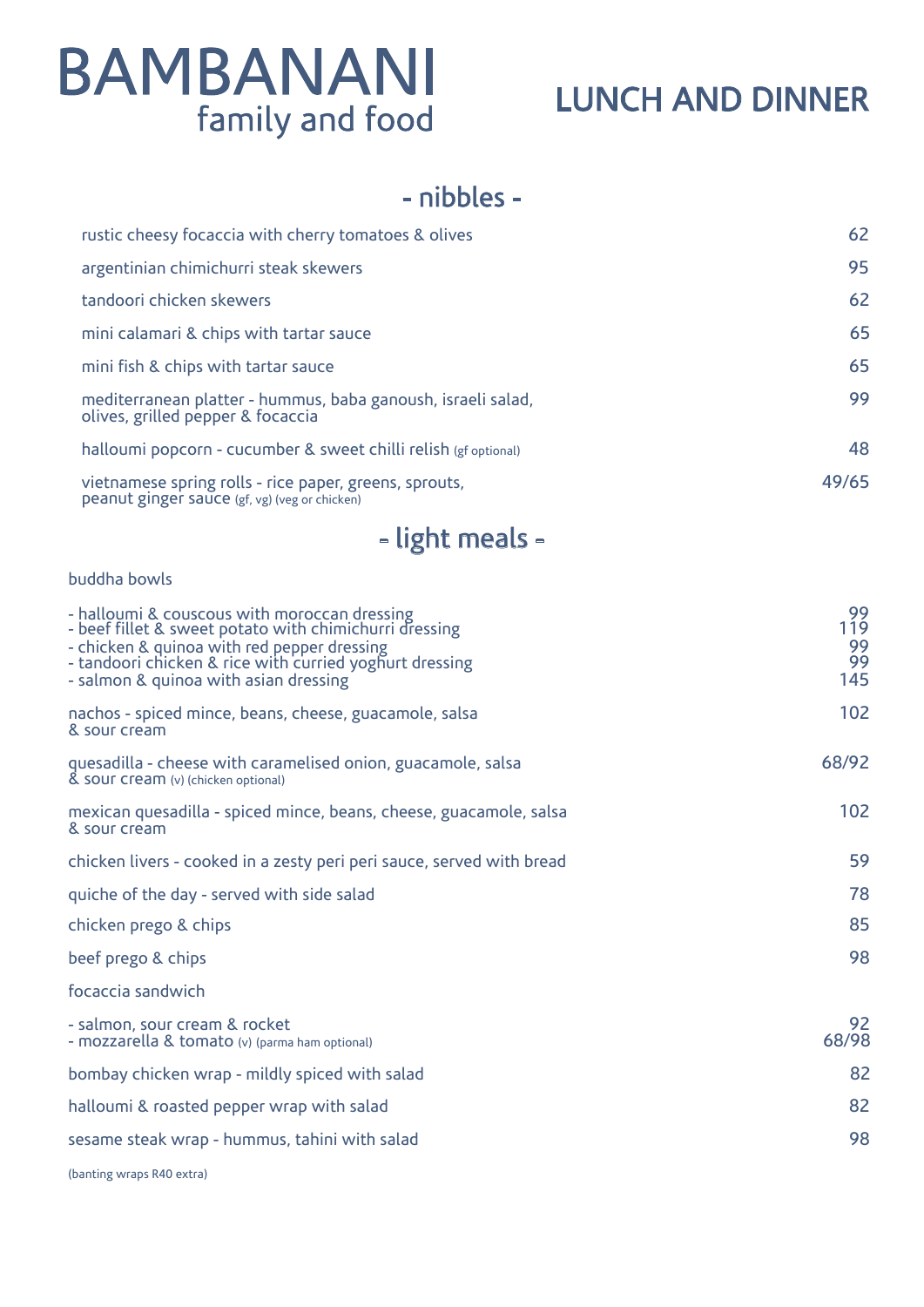### LUNCH AND DINNER

#### - salads -

| balkan salad - tomato, cucumber, red onion, spring onion,<br>red peppers & grated feta (v)                  | 98     |
|-------------------------------------------------------------------------------------------------------------|--------|
| tandoori chicken salad - spiced grilled chicken, sweet corn & feta                                          | 99     |
| grilled chicken salad - roasted cherry tomatoes,<br>baby marrow & aubergines                                | 95     |
| caesar salad - cos lettuce, bacon, anchovy dressing,<br>Croutons & parmesan (chicken optional)              | 99/109 |
| argentinian steak salad - rocket, roasted red peppers,<br>cucumber & cashew dressing                        | 139    |
| asian salad - greens, sprouts, carrot, mange tout, cashew nuts<br>& cucumber ribbons (gf, vg)               | 88     |
| moroccan salad - lettuce, quinoa, chickpeas, tomato, grilled<br>brinjal, baby marrow & tahini dressing (vg) | 85     |
| niçoise - tuna, baby potatoes, eggs, anchovies, tomato &<br>french green beans                              | 105    |
| butternut salad - lettuce, rocket, avo, danish feta, sunflower seeds,<br>lentils & dijon dressing $(gf, v)$ | 89     |
| roasted veg salad with quinoa, hummus & avo (vg)                                                            | 85     |
| - mains -                                                                                                   |        |
| our burger<br>(add cheese/egg/bacon/avo R15 each)                                                           | 99     |
| chicken burger - with homemade mayo<br>(schnitzel or grilled)                                               | 99     |
| falafel burger - grilled brinjals, tomato & hummus                                                          | 105    |
| flamed grilled quarter chicken peri peri, perinaise & chips                                                 | 109    |
| chicken schnitzel - with chips & coleslaw                                                                   | 95     |
| argentinian chimichurri steak 250g - with choice of side                                                    | 219    |
| sirloin steak 250g - with egg & chips<br>(add sauce: red wine or mushroom R30 extra)                        | 160    |
| pork loin ribs 400g - with choice of side                                                                   | 205    |
| coriander lamb cutlets - served with baby potatoes<br>& french green beans                                  | 240    |
| moroccan lamb - served with seasoned couscous & mint                                                        | 219    |
| shichimi grilled salmon - served with mashed potatoes<br>& sesame veg ribbons                               | 279    |
| hake & chips with tartar sauce                                                                              | 119    |
| homestyle chicken curry & sambals with rice or as<br>bunny chow                                             | 109    |
| thai green curry - homemade paste, sweet potato<br>& mixed vegetables (gf, v) (chicken optional)            | 82/99  |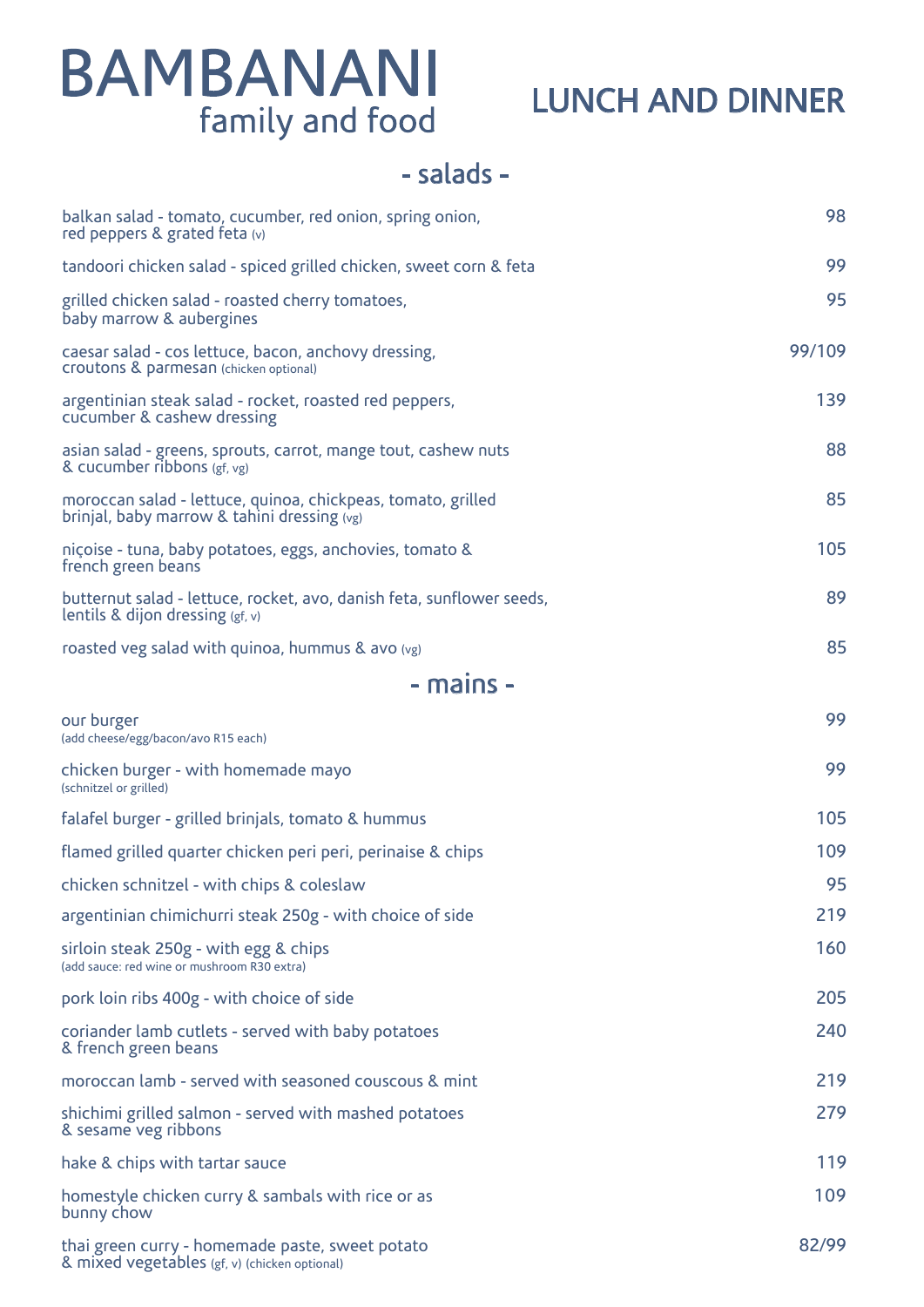### LUNCH AND DINNER

### - pasta/noodles -

| linguine or penne or gluten free pasta                                                                     |        |
|------------------------------------------------------------------------------------------------------------|--------|
| quattro formaggi - fontina, provolone,<br>gorgonzola & parmesan                                            | 115    |
| arrabiata - tomato & chilli                                                                                | 85     |
| eggplant napoletana - grilled eggplant in<br>napoletana served with spaghetti                              | 89     |
| penne fume - bacon, onion, cream,<br>tomato & brandy                                                       | 105    |
| farfalle al salmone - smoked salmon in a<br>creamy roasted red pepper sauce                                | 119    |
| carbonara - bacon, egg & parmesan                                                                          | 105    |
| fetoria - mushroom, garlic & parsley<br>(chicken or ham optional)                                          | 89/105 |
| homemade pesto linguine (gf, vg)                                                                           | 105    |
| salsiccia pasta with italian sausage<br>- garlic & baby marrow<br>- mushroom, cream & tomato               | 119    |
| pad thai - rice noodles, egg,<br>bean sprouts, spring onion,<br>peanuts & red chilli flakes (gf) (chicken) | 89/102 |
| singapore noodles - rice noodles,<br>carrots, peas, pak choi, sesame seeds<br>& spring onion (gf) (prawns) | 89/119 |
| - sides -                                                                                                  |        |
| baked potato                                                                                               | 25     |
| baby marrow laces                                                                                          | 30     |
| sweet potato chips                                                                                         | 25     |
| bowl of chips                                                                                              | 25     |
| mash or sweet potato mash                                                                                  | 25     |
| roasted seasonal vegetables                                                                                | 35     |
| small side salad                                                                                           | 35     |
|                                                                                                            |        |

pap and gravy 25 cauliflower rice 25 coleslaw 30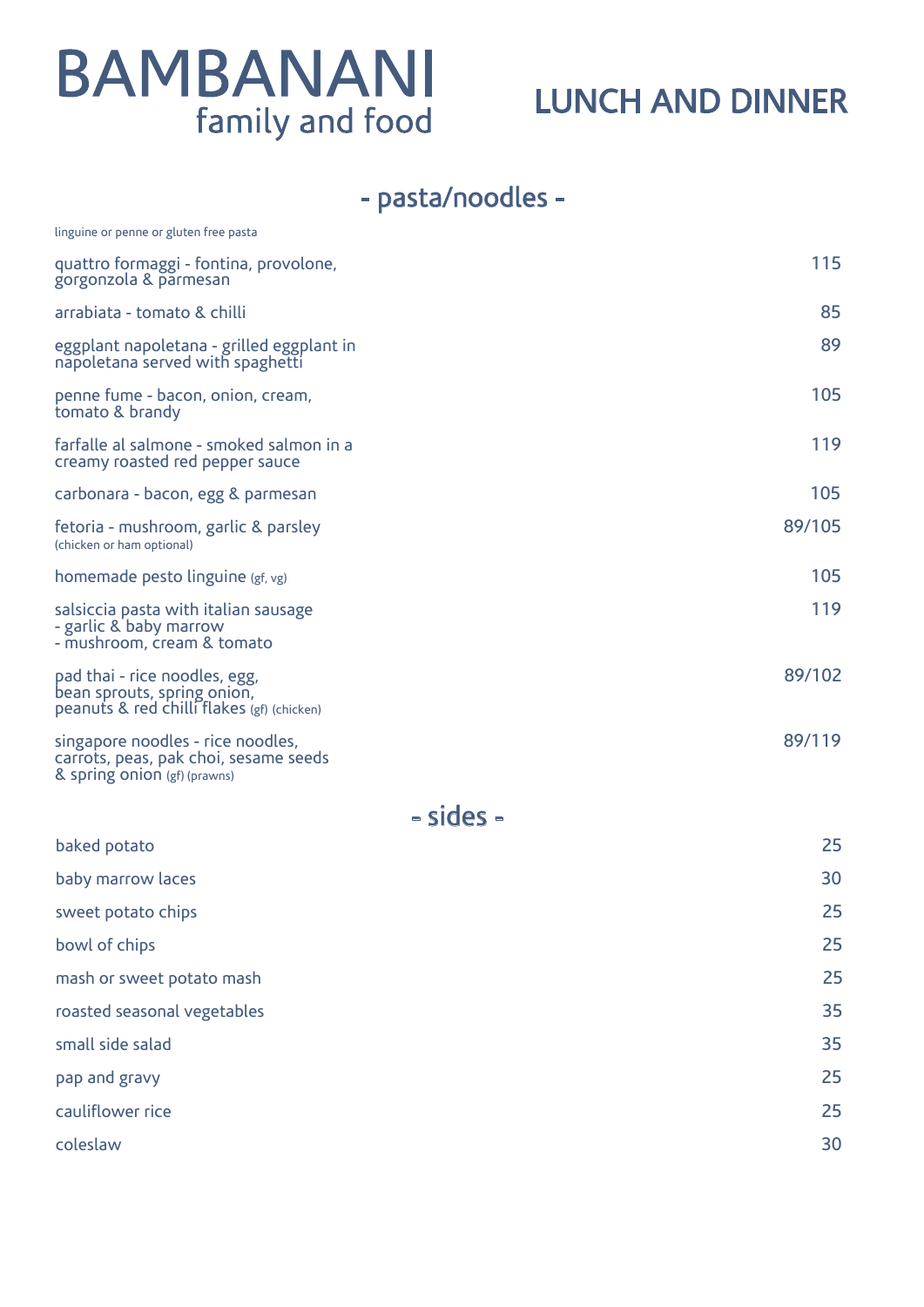### LUNCH AND DINNER

#### - pizza -

| focaccia - plain or garlic (v)                                  | 45      |
|-----------------------------------------------------------------|---------|
| focaccia - with cheese $(v)$                                    | 58      |
| margherita - napoletana & mozzarella (v)                        | 72      |
| regina - ham & mushroom                                         | 108     |
| hawaiian - ham & pineapple                                      | 105     |
| tropicana - bacon & banana                                      | 105     |
| parma - parma ham & rocket                                      | 129     |
| ham - napoletana with ham                                       | 99      |
| seafood - seafood mix & chilli                                  | 155     |
| pollo - spicy chicken, spinach, red onion & sweet chilli        | 109     |
| quattro stagioni - ham, mushroom, olives & artichokes           | 115     |
| mexico - chilli con carne, peppers, onion & chilli              | 109     |
| vegetarian - artichokes, olives, mushroom & peppers (v)         | 109     |
| salsiccia - italian sausage & mushroom                          | 119     |
| portuguese - chorizo, onion, mushroom, peppers & chilli         | 119     |
| siciliana - anchovies, olives & capers with cheese/no cheese    | 119/109 |
| the modest - bacon, spinach, caramelised onion, garlic & chilli | 105     |
| ai formaggi - mozzarella, fontina, gorgonzola & provolone (v)   | 125     |
| pancetta e rosmarino - crispy bacon, onion & rosemary           | 105     |
| bacon, feta & avo                                               | 119     |
| (banting bases R40 extra)                                       |         |

gluten free (gf)/vegan (vg)/vegetarian (v)

We regret we are unable to split bills.

Please note there is a R50 minimum spend per person for food and drink.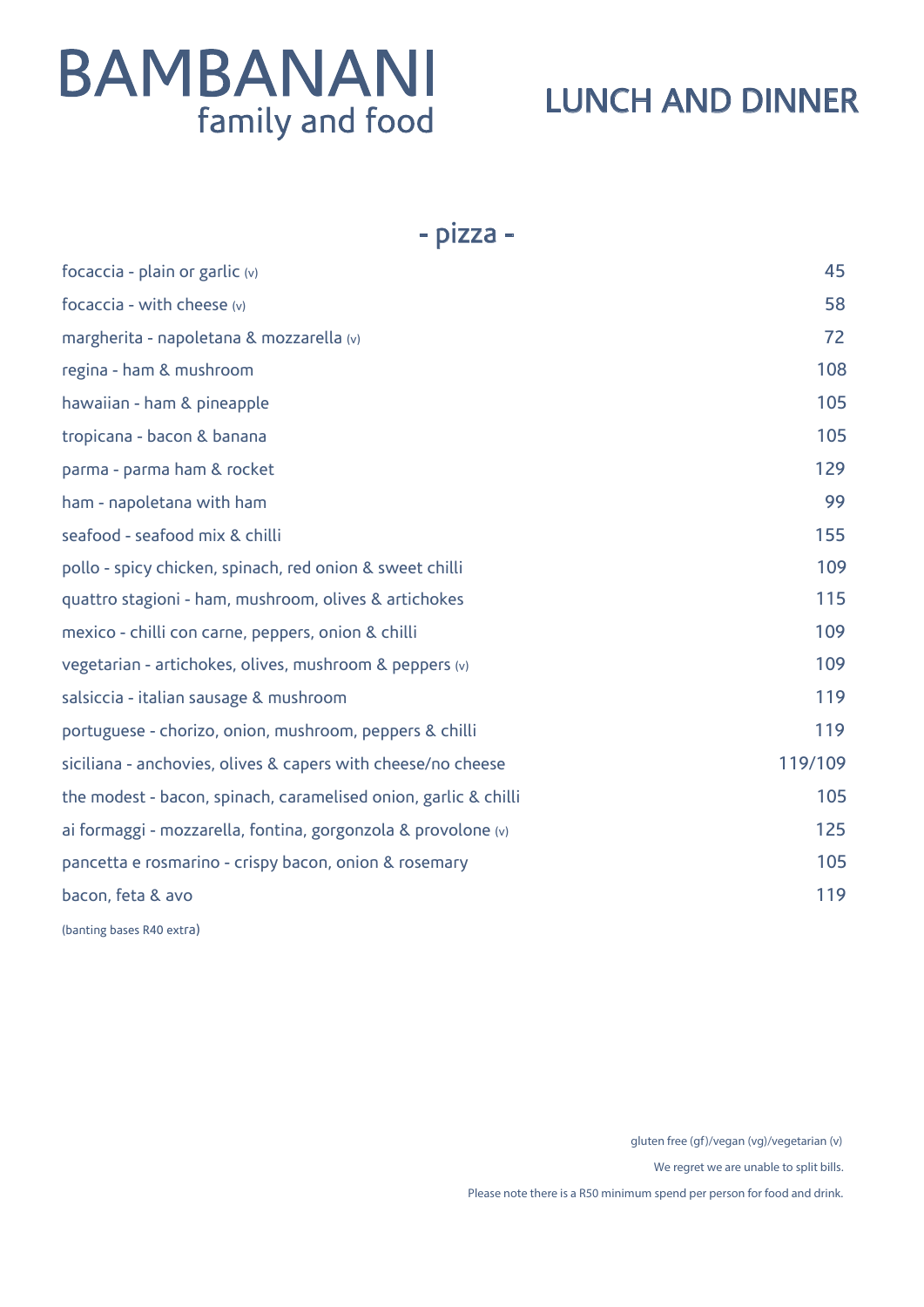### LUNCH AND DINNER

- kids -

| most dishes served with carrots, cucumbers & tomatoes |       |
|-------------------------------------------------------|-------|
| mac 'n cheese                                         | 49    |
| grilled cheese                                        | 49    |
| spaghetti bolognese/napoletana                        | 59    |
| kiddies burger                                        | 59    |
| kiddies chicken burger<br>(schnitzel or grilled)      | 59    |
| kiddies pizza                                         | 49/68 |
| kiddies chicken wrap                                  | 59    |
| beef sausage & chips                                  | 54    |
| meatballs with mash or rice                           | 59    |
| grilled chicken, mash, corn & peas                    | 54    |
| chicken nuggets, chips & coleslaw                     | 54    |
| chicken kebab & sweet potato fries                    | 59    |
| hake & chips                                          | 65    |
| fish fingers & chips                                  | 54    |
| ribs & chips                                          | 95    |
| hot dog & chips                                       | 54    |
| selection of toasted sandwiches                       | 40/55 |
|                                                       |       |

### - puddings -

| mo's selection of cakes                        | 62/69 |
|------------------------------------------------|-------|
| apple crumble                                  | 65    |
| crème brûlée                                   | 65    |
| chocolate mousse - grated praline & hazelnuts  | 65    |
| summer fruit pavlova - meringue, cream & fruit | 65    |
| malva pudding & cream                          | 52    |
| bread & butter pudding                         | 52    |
| affogato - vanilla ice cream & espresso        | 48    |
|                                                |       |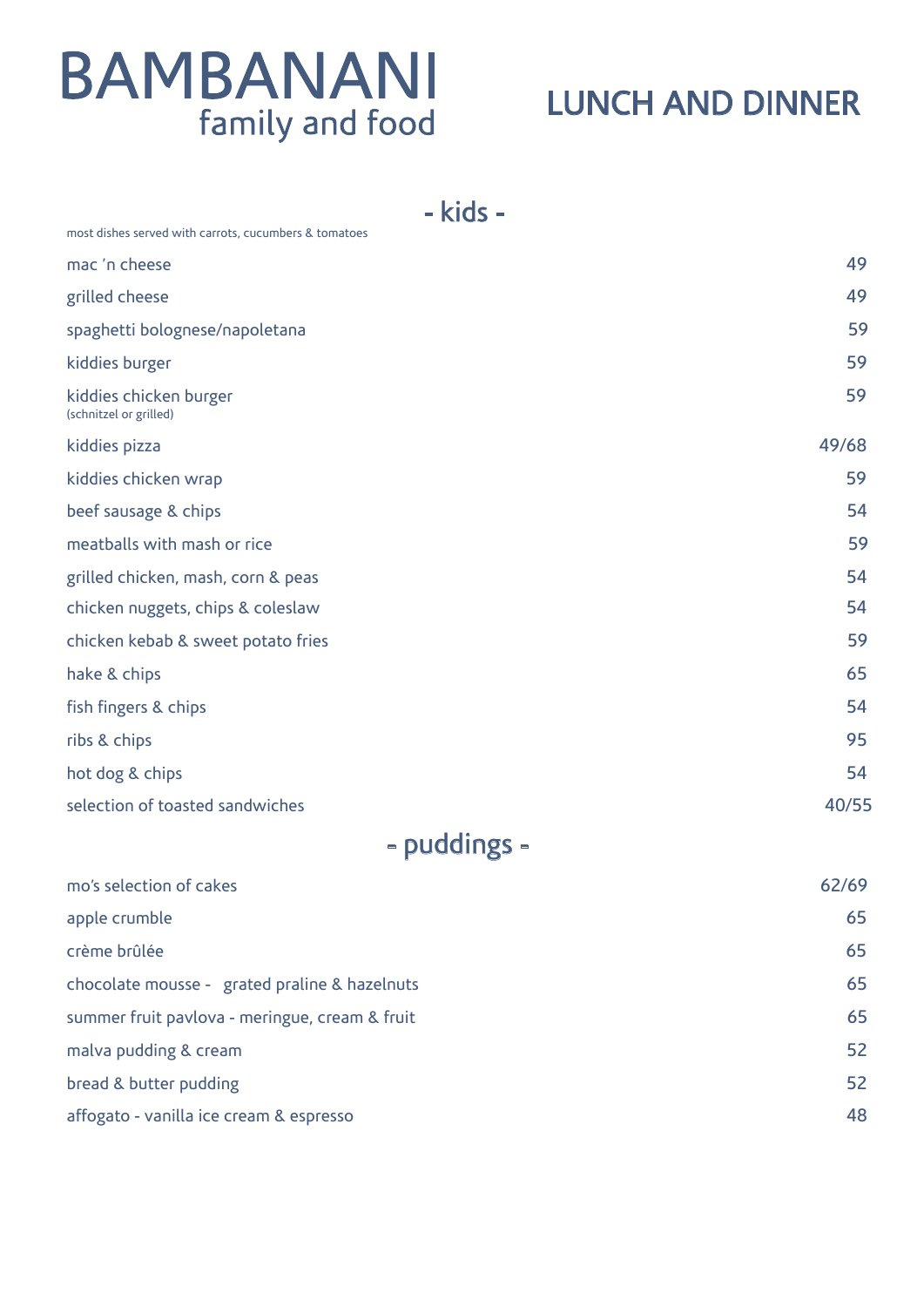

#### - white wines -

| house white bush vine sauv blanc      | 149/52 |
|---------------------------------------|--------|
| warwick first lady unoaked chardonnay | 235/79 |
| tranguille                            | 165/59 |
| semi sweet - darling white            | 149/52 |
| laborie sauv blanc                    | 175    |
| villiera sauv blanc                   | 249    |
| fat bastard chardonnay                | 235    |
| muldersbosch chenin blanc             | 209    |
| haute cabrière yellow/blend           | 239    |
| . .                                   |        |

#### - red wines -

| house red - merlot                  | 169/59 |
|-------------------------------------|--------|
| wolftrap red blend                  | 149/52 |
| warwick first lady cab sauv         | 265    |
| villiera merlot                     | 269    |
| beyerskloof pinotage                | 224    |
| darling cellars chocaholic pinotage | 169    |
| groot constantia rood-blend         | 360    |

|  | - cocktails - |  |  |  |  |  |
|--|---------------|--|--|--|--|--|
|--|---------------|--|--|--|--|--|

| mojito<br>pimm's iced tea<br>cosmopolitan<br>bloody mary<br>margarita<br>strawberry daiquiri | caipirinha    | 69 |
|----------------------------------------------------------------------------------------------|---------------|----|
|                                                                                              |               | 69 |
|                                                                                              |               | 69 |
|                                                                                              |               | 69 |
|                                                                                              |               | 69 |
|                                                                                              |               | 69 |
|                                                                                              |               | 69 |
|                                                                                              | whiskey sours | 69 |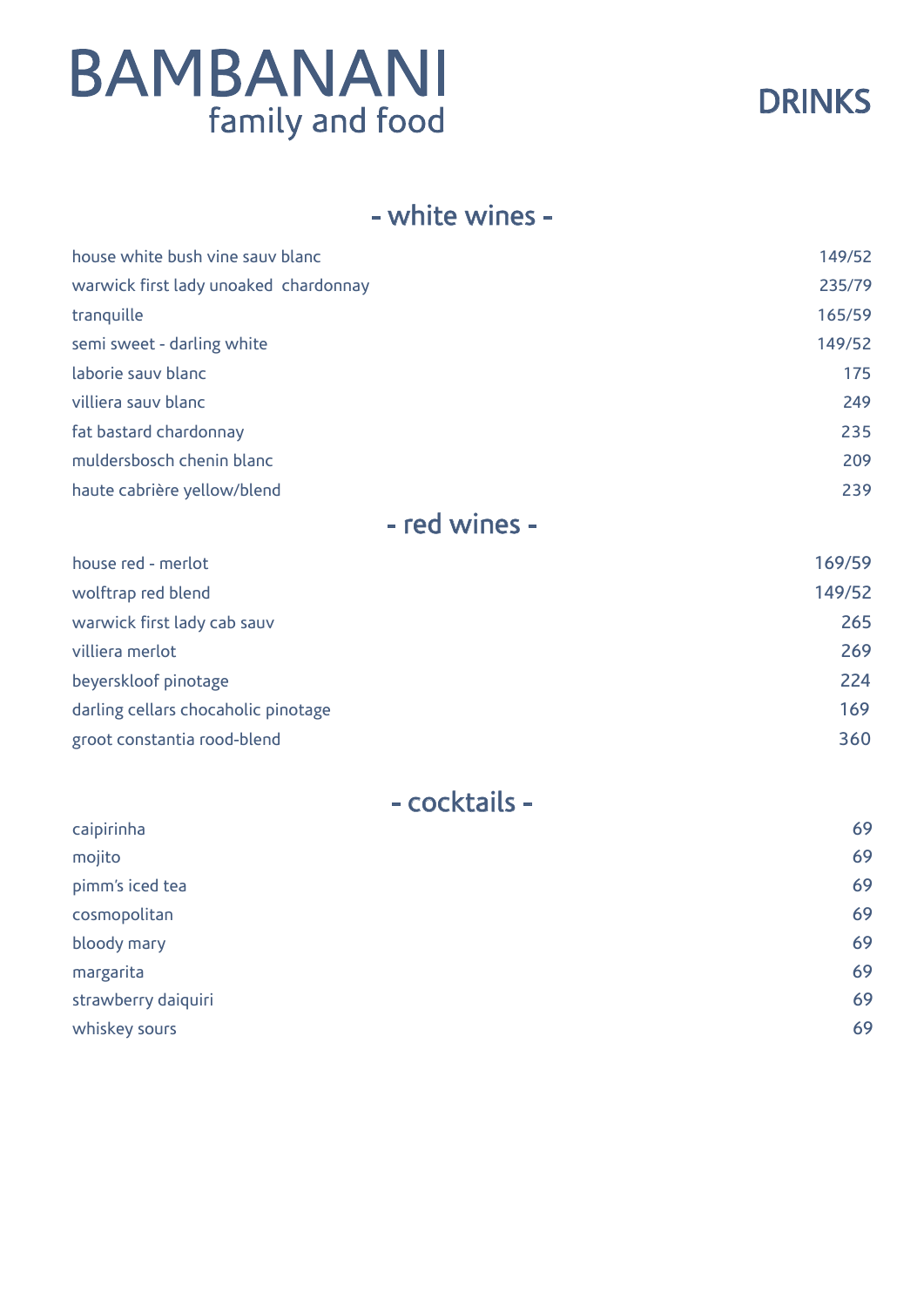

#### - cold beverages -

| sodas 330ml                                                                  | 28    |
|------------------------------------------------------------------------------|-------|
| mixers 200ml                                                                 | 26    |
| freshly squeezed oj                                                          | 49    |
| freshly squeezed oj jug                                                      | 125   |
| juices                                                                       | 29    |
| our green juice<br>(cucumber, celery, spinach, lemon, ginger & green apple)  | 49    |
| fresh carrot juice<br>(add apple, pear, ginger, celery, pineapple or orange) | 49    |
| fruit smoothies                                                              | 49    |
| power smoothie - milk, dates & banana<br>(cows milk or almond milk)          | 49/59 |
| surgiva mineral water small or large                                         | 29/59 |
| tizers                                                                       | 32    |
| bos iced tea                                                                 | 32    |
| jug of lemonade                                                              | 98    |
| iced coffee milkshake                                                        | 32    |
| milkshakes                                                                   | 29/34 |
| freezochino                                                                  | 42    |
| - hot beverages -                                                            |       |
| espresso (90ml)                                                              | 21    |
| macchiato (130ml)                                                            | 23    |
| cortado (160 ml)                                                             | 25    |
| bambi (220ml)                                                                | 27    |
| cappuccino (250ml)                                                           | 30    |
| latte (310ml)                                                                | 32    |
| americano                                                                    | 24    |
| cafe mocha                                                                   | 35    |
| hot chocolate with marshmallows                                              | 32    |
| rooibos cappuccino                                                           | 32    |
| matcha latte                                                                 | 32    |
| variety of teas                                                              | 23    |
| chai tea                                                                     | 34    |
| brewed tea pot                                                               | 35    |

All our coffees are double shot standard, single upon request (almond or soya milk optional R12)

We are constantly improving our menu to ensure that we keep close to nature and avoid synthetic flavourings and food additives wherever possible.